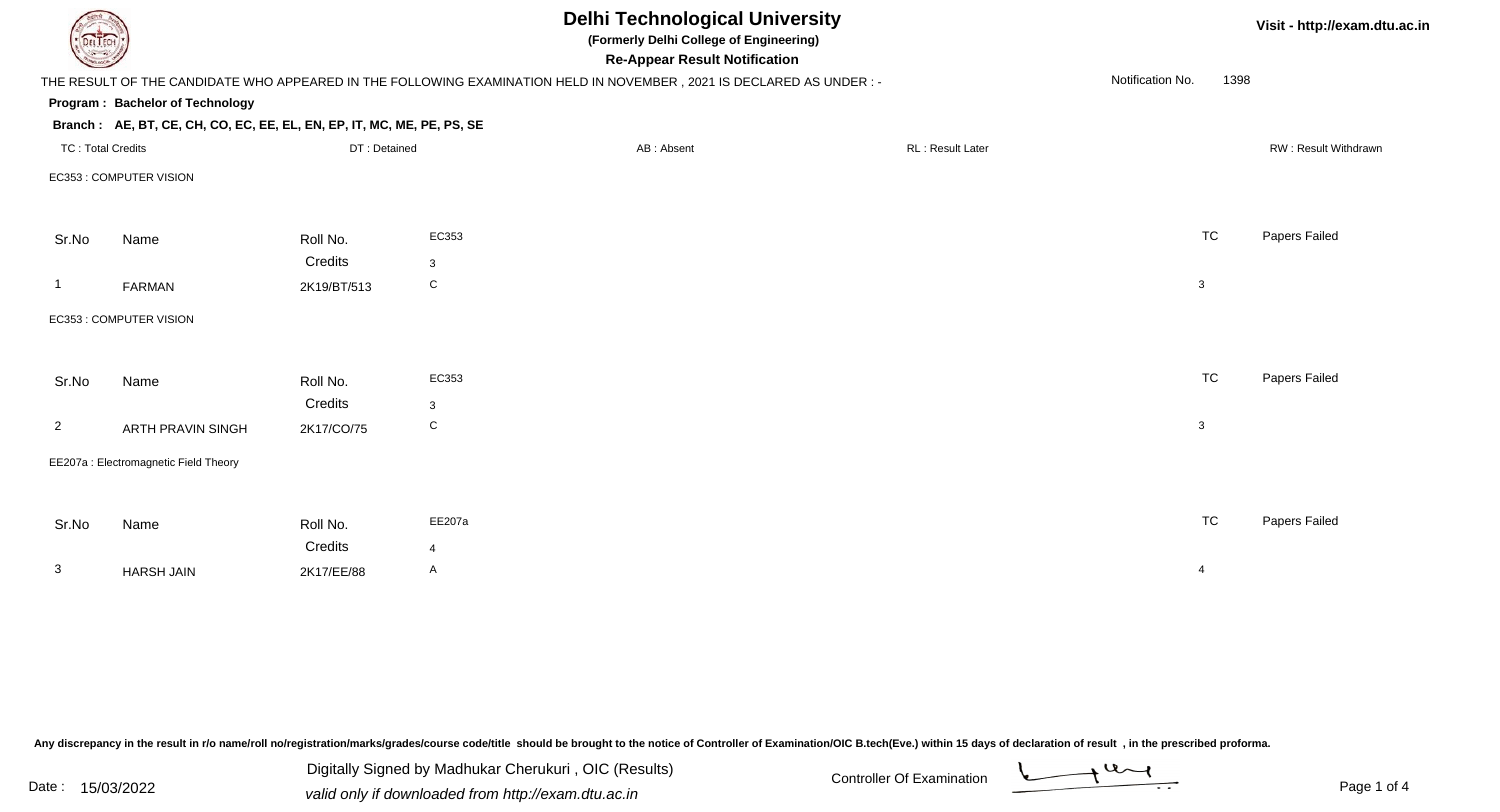

## **Delhi Technological University**

**(Formerly Delhi College of Engineering)**

**Re-Appear Result Notification**

**Visit - http://exam.dtu.ac.in**

| <b>Courses Lines</b>     |                                                                                                                      |                                           |            |                |                |                | <b>Re-Appear Result Notification</b>                           |                  |                                                                                     |           |                             |
|--------------------------|----------------------------------------------------------------------------------------------------------------------|-------------------------------------------|------------|----------------|----------------|----------------|----------------------------------------------------------------|------------------|-------------------------------------------------------------------------------------|-----------|-----------------------------|
|                          | THE RESULT OF THE CANDIDATE WHO APPEARED IN THE FOLLOWING EXAMINATION HELD IN NOVEMBER, 2021 IS DECLARED AS UNDER :- |                                           |            |                |                |                |                                                                |                  | Notification No.                                                                    | 1398      |                             |
|                          | Program: Bachelor of Technology                                                                                      |                                           |            |                |                |                |                                                                |                  |                                                                                     |           |                             |
|                          | Branch: AE, BT, CE, CH, CO, EC, EE, EL, EN, EP, IT, MC, ME, PE, PS, SE                                               |                                           |            |                |                |                |                                                                |                  |                                                                                     |           |                             |
| <b>TC: Total Credits</b> |                                                                                                                      | DT: Detained                              |            |                |                | AB: Absent     |                                                                | RL: Result Later |                                                                                     |           | <b>RW: Result Withdrawr</b> |
|                          | EE327 : Introduction to Python Programming<br>MOOC303*: Basic Statistics(COURSERA)*                                  | EE357a : UTILIZATION OF ELECTRICAL ENERGY |            |                |                |                |                                                                |                  | HU303 : PROFESSIONAL ETHICS AND HUMAN VALUES  MOOC301* : Data Structures(COURSERA)* |           |                             |
| Sr.No                    | Name                                                                                                                 | Roll No.                                  | EE327      | EE357a         | HU303          |                | MOOC301* MOOC303*                                              |                  |                                                                                     | <b>TC</b> | Papers Failed               |
|                          |                                                                                                                      | Credits                                   | 4          | $\overline{4}$ | $\overline{2}$ | $\overline{2}$ | $\overline{c}$                                                 |                  |                                                                                     |           |                             |
| 4                        | <b>HARSH JAIN</b>                                                                                                    | 2K17/EE/88                                | B          | A              |                | $A+$           | $A+$                                                           |                  |                                                                                     | 12        |                             |
| <b>METHODS</b>           | MA261 : NUMERICAL AND ENGINEERING OPTIMIZATION                                                                       | EE203 : ELECTRONIC DEVICES AND CIRCUITS   |            |                |                |                | EE205 : ELECTROMECHANICAL ENERGY CONVERSION<br>AND TRANSFORMER |                  |                                                                                     |           |                             |
| Sr.No                    | Name                                                                                                                 | Roll No.<br>Credits                       | MA261<br>4 | EE203<br>4     | EE205<br>4     |                |                                                                |                  |                                                                                     | <b>TC</b> | Papers Failed               |
| 5                        | <b>HARSH JAIN</b>                                                                                                    | 2K17/EE/88                                | $B+$       | B              | $B+$           |                |                                                                |                  |                                                                                     | 12        |                             |
|                          | EC353 : COMPUTER VISION                                                                                              |                                           |            |                |                |                |                                                                |                  |                                                                                     |           |                             |
| Sr.No                    | Name                                                                                                                 | Roll No.<br>Credits                       | EC353<br>3 |                |                |                |                                                                |                  |                                                                                     | <b>TC</b> | Papers Failed               |
| 6                        | <b>KARAN ASHISH</b>                                                                                                  | 2K17/EC/75                                | C          |                |                |                |                                                                |                  |                                                                                     | 3         |                             |
|                          |                                                                                                                      |                                           |            |                |                |                |                                                                |                  |                                                                                     |           |                             |

Any discrepancy in the result in r/o name/roll no/registration/marks/grades/course code/title should be brought to the notice of Controller of Examination/OIC B.tech(Eve.) within 15 days of declaration of result, in the pr

Date : 15/03/2022<br>
valid only if downloaded from http://exam.dtu.ac.in<br>
Page 2 of Digitally Signed by Madhukar Cherukuri , OIC (Results)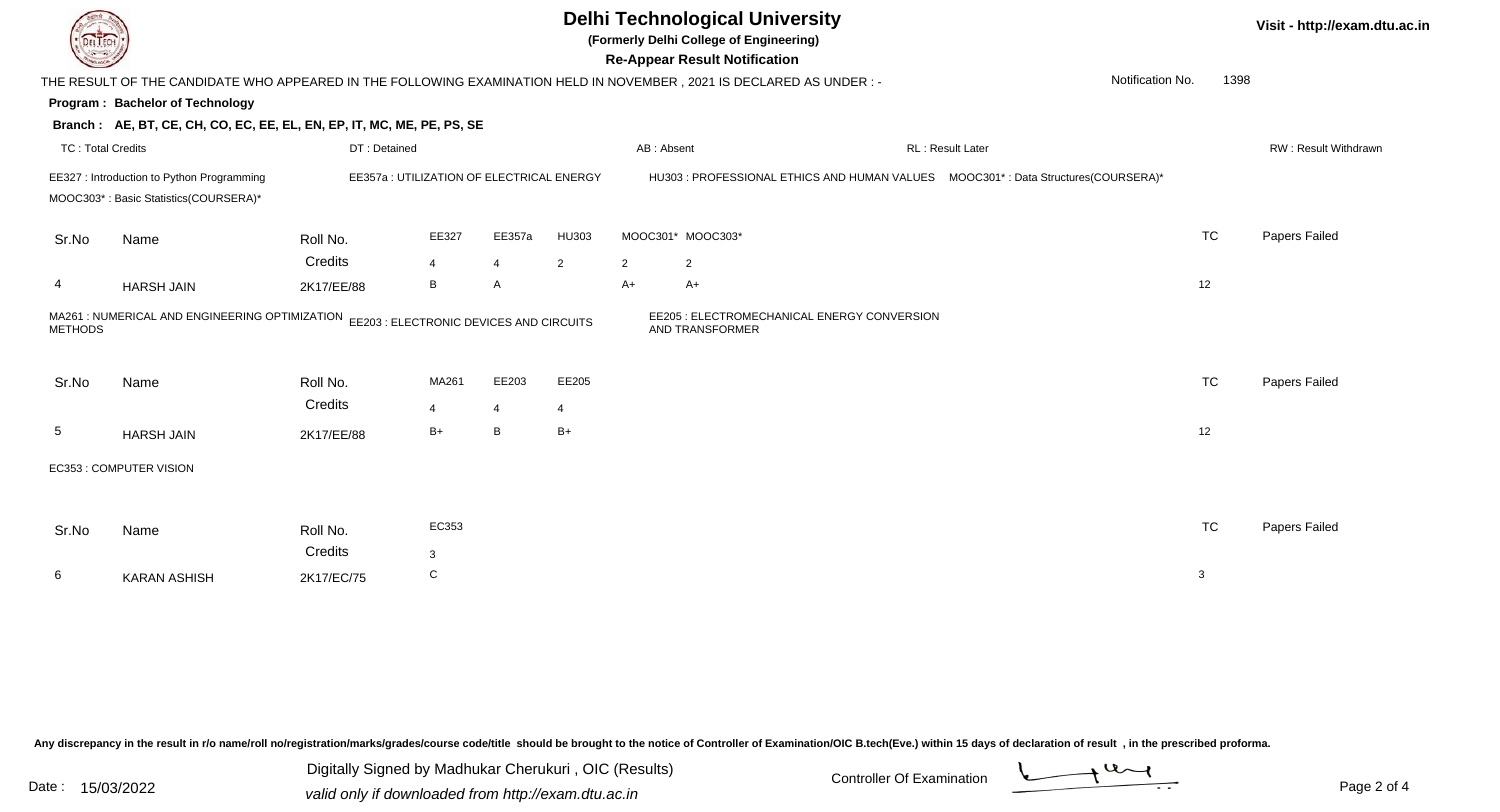| DEL TECH                 |                                                                                                                      |                             |                |                |            | <b>Delhi Technological University</b><br>(Formerly Delhi College of Engineering)<br><b>Re-Appear Result Notification</b> |                  |  |                  | Visit - http://exam.dtu.ac.in |               |
|--------------------------|----------------------------------------------------------------------------------------------------------------------|-----------------------------|----------------|----------------|------------|--------------------------------------------------------------------------------------------------------------------------|------------------|--|------------------|-------------------------------|---------------|
|                          | THE RESULT OF THE CANDIDATE WHO APPEARED IN THE FOLLOWING EXAMINATION HELD IN NOVEMBER, 2021 IS DECLARED AS UNDER :- |                             |                |                |            |                                                                                                                          |                  |  | Notification No. | 1398                          |               |
|                          | Program: Bachelor of Technology                                                                                      |                             |                |                |            |                                                                                                                          |                  |  |                  |                               |               |
|                          | Branch: AE, BT, CE, CH, CO, EC, EE, EL, EN, EP, IT, MC, ME, PE, PS, SE                                               |                             |                |                |            |                                                                                                                          |                  |  |                  |                               |               |
| <b>TC: Total Credits</b> |                                                                                                                      | DT: Detained                |                |                | AB: Absent |                                                                                                                          | RL: Result Later |  |                  | RW: Result Withdrawn          |               |
|                          | <b>CS251: DATA STRUCTURE</b>                                                                                         |                             |                |                |            |                                                                                                                          |                  |  |                  |                               |               |
|                          |                                                                                                                      |                             |                |                |            |                                                                                                                          |                  |  |                  |                               |               |
| Sr.No                    | Name                                                                                                                 | Roll No.                    | CS251          |                |            |                                                                                                                          |                  |  |                  | <b>TC</b>                     | Papers Failed |
|                          |                                                                                                                      | Credits                     | $\overline{4}$ |                |            |                                                                                                                          |                  |  |                  |                               |               |
| 7                        | <b>SAGAR DABAS</b>                                                                                                   | 2K17/MC/88                  | Α              |                |            |                                                                                                                          |                  |  |                  | $\overline{4}$                |               |
|                          | EE101 : BASIC ELECTRICAL ENGINEERING                                                                                 |                             |                |                |            |                                                                                                                          |                  |  |                  |                               |               |
|                          |                                                                                                                      |                             |                |                |            |                                                                                                                          |                  |  |                  |                               |               |
| Sr.No                    | Name                                                                                                                 | Roll No.                    | EE101          |                |            |                                                                                                                          |                  |  |                  | <b>TC</b>                     | Papers Failed |
|                          |                                                                                                                      | Credits                     | $\overline{4}$ |                |            |                                                                                                                          |                  |  |                  |                               |               |
| 8                        | <b>ARCHIT MAURYA</b>                                                                                                 | 2K17/MC/22                  |                |                |            |                                                                                                                          |                  |  |                  | $\mathbf 0$                   |               |
|                          | MC301 : OPERATING SYSTEM                                                                                             | AE309 : OPERATIONS RESEARCH |                |                |            | EN305 : SOIL POLLUTION AND REMEDIATION                                                                                   |                  |  |                  |                               |               |
|                          |                                                                                                                      |                             |                |                |            |                                                                                                                          |                  |  |                  |                               |               |
|                          |                                                                                                                      |                             |                |                |            |                                                                                                                          |                  |  |                  |                               |               |
| Sr.No                    | Name                                                                                                                 | Roll No.                    | MC301          | AE309          | EN305      |                                                                                                                          |                  |  |                  | <b>TC</b>                     | Papers Failed |
|                          |                                                                                                                      | Credits                     | $\overline{4}$ | $\overline{4}$ | 4          |                                                                                                                          |                  |  |                  |                               |               |
| 9                        | <b>SAGAR DABAS</b>                                                                                                   | 2K17/MC/88                  | C              | A              | A          |                                                                                                                          |                  |  |                  | 11                            |               |

Any discrepancy in the result in r/o name/roll no/registration/marks/grades/course code/title should be brought to the notice of Controller of Examination/OIC B.tech(Eve.) within 15 days of declaration of result ,in the p

Digitally Signed by Madhukar Cherukuri, OIC (Results)<br>Date : 15/03/2022 valid only if downloaded from http://oxam.dtu.ac.in Digitally Signed by Madhukar Cherukuri , OIC (Results)valid only if downloaded from http://exam.dtu.ac.in